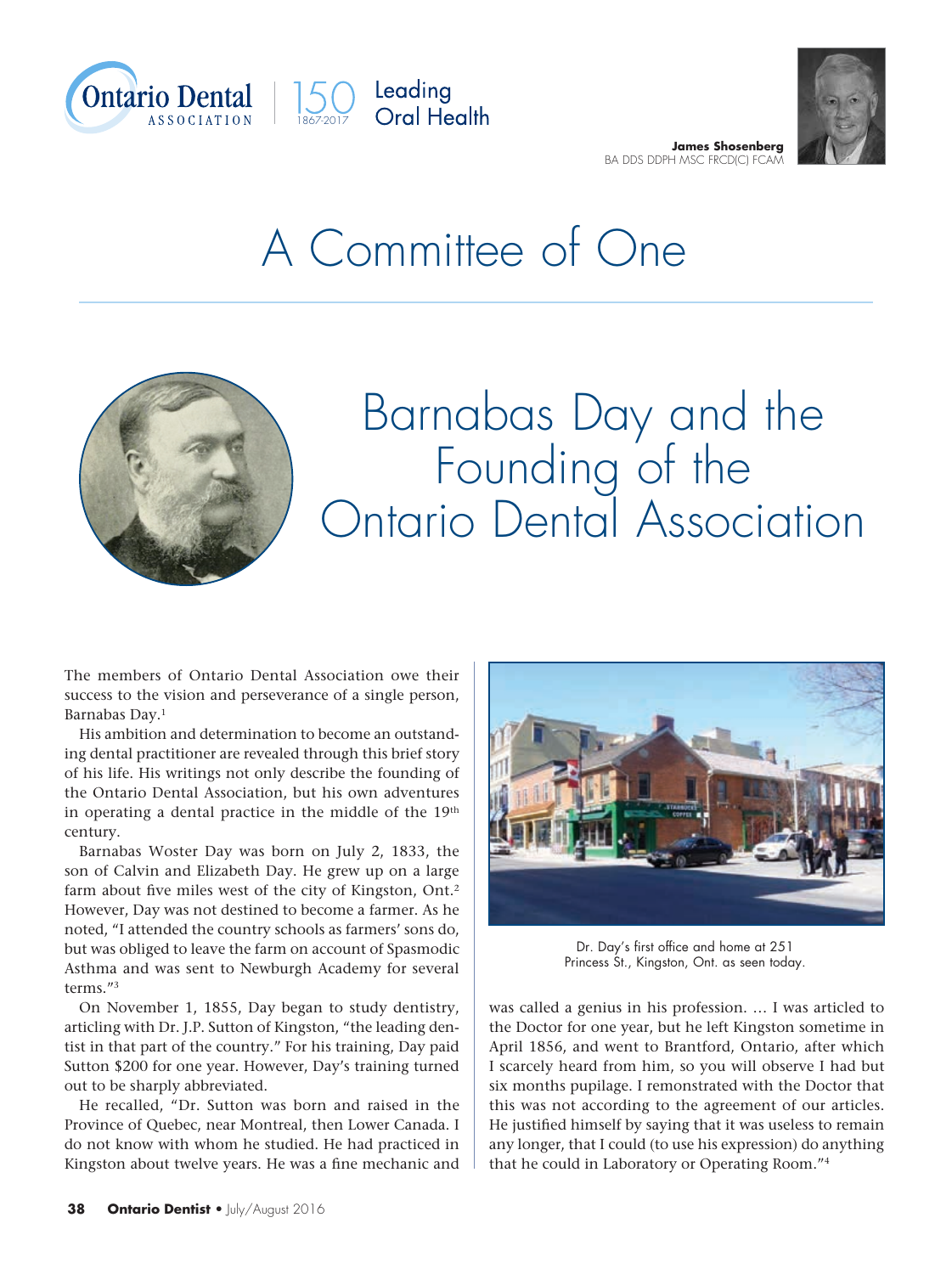Because of Sutton's move, Day was forced to open his own practice. "I commenced practice on my own account in April 1856 in the city of Kingston, feeling somewhat timid in assuming the responsibility. I felt my way carefully and determined to make no mistake, for I knew in my own mind that I was not qualified, but was forced to make up what I did not know with cheek or a bold front."3

Day occupied various offices and homes in Kingston. His listing in the *1857 City Advertising Directory* read,

> Day, B. W., Surgeon Dentist, over P. Delany's dry goods store, 251 Princess Street.

Day's dental equipment was typical for the period. "My laboratory equipment consisted of a charcoal furnace, anvil, sledge hammer, work bench and a reasonable set of bench tools necessary for gold base plate work, the only material used for artificial dentures at that time (1856-7). My operating, which is unnecessary to say, was limited as to furniture. All instruments consisted of a few long handled burs, rotated between thumb and finger, a little later a stud thimble with a cup in the palm of the hand for pressure. I had a fine set of forceps, much the same as are in use at present, but not the variety. The filling materials consisted of gold and tin foil made in ropes to be stuffed in the cavity prepared by the already described instruments."

In 1858, the ambitious young dentist decided that he required further education and he entered the Medical College in Kingston, Queen's University, graduating as a physician in 1862. However, during this time and after graduation he continued to limit his practice to dentistry.

In 1865, Day had a new office location. His newspaper advertisement read,

> B.W. DAY, M.D., PHYSICIAN, SURGEON And DENTIST Residence and Office, first door above Mr. Alex. Bruce's Block 156 PRINCESS STREET, KINGSTON

DENTISTRY — All operations in Dentistry performed with care and in the most improved style, and warranted to give satisfaction. Office as above PRICES MODERATE5

During this period, Day travelled to New York to spend six weeks in the office of a "Dr. Allen" to learn how to manufacture "continuous gum," which was a pink porcelain denture material fused to a metal base plate. Later, he recalled, "I then purchased my oven and all the necessary equipment and returned. The introduction of continuous gum in my practice gave me more pleasure and satisfaction than any other system that has been introduced in mechanical dentistry since its introduction."6

Day was still living and practising at this location when he decided to form an organization of dentists. The idea came about because of a breakthrough in dental technology — the invention of vulcanite rubber, which could be used to make dentures.

He recalled, "Then rubber was introduced, which afforded an opportunity for the itinerants, which rapidly increased to that extent that I decided to make an effort to ask assistance of the other and older members of the profession to join me in such an undertaking and accordingly I issued a circular to all of the reliable members of the profession in Ontario from Ottawa to Hamilton. The substance of my circular was as follows to each one; 'Will you kindly inform me if you will attend a meeting if notified when and where, to assist in forming an association with the view of incorporating the profession.' "7

Day held his meeting at the Queen's Hotel, Toronto, on January 3, 1867. Although Day recalled that, "I had thirteen responses [to my circular] and I think that all attended," in fact only eight other dentists showed up at the meeting. They were D. A. Bogart, Franklin Callender, Curtis S. Chittenden, Antoine Lalonde, John O'Donnell, J. Stuart Scott, M. Edward Snider and Henry Wood.

Although the group was small, Day could take some consolation from the fact there were some influential dentists present. As Henry Wood wrote later, "[It was rather discouraging for those [of us] who had travelled from 150 to 200 miles; but we had men of the right metal, each was determined to do his duty."8

Among the dentists, "of the right metal," one was unable to attend the meeting. Nevertheless, the inclusion of George Van Nest Relyea was regarded as so desirable that the nine attendees elected him to membership anyway, "he being unavoidably prevented from attending this meeting."9

The outcome of the meeting, Day recalled, was that "The association was formed and I was appointed a committee of one to draft a Bill of Incorporation, which was to be considered at the Cobourg meeting the following summer, which was adopted and presented to the Ontario Legislature of  $1867$ ,<sup>10</sup> I think at which session the Bill was presented and passed, incorporating the Royal College of Dental Surgeons of Ontario."11